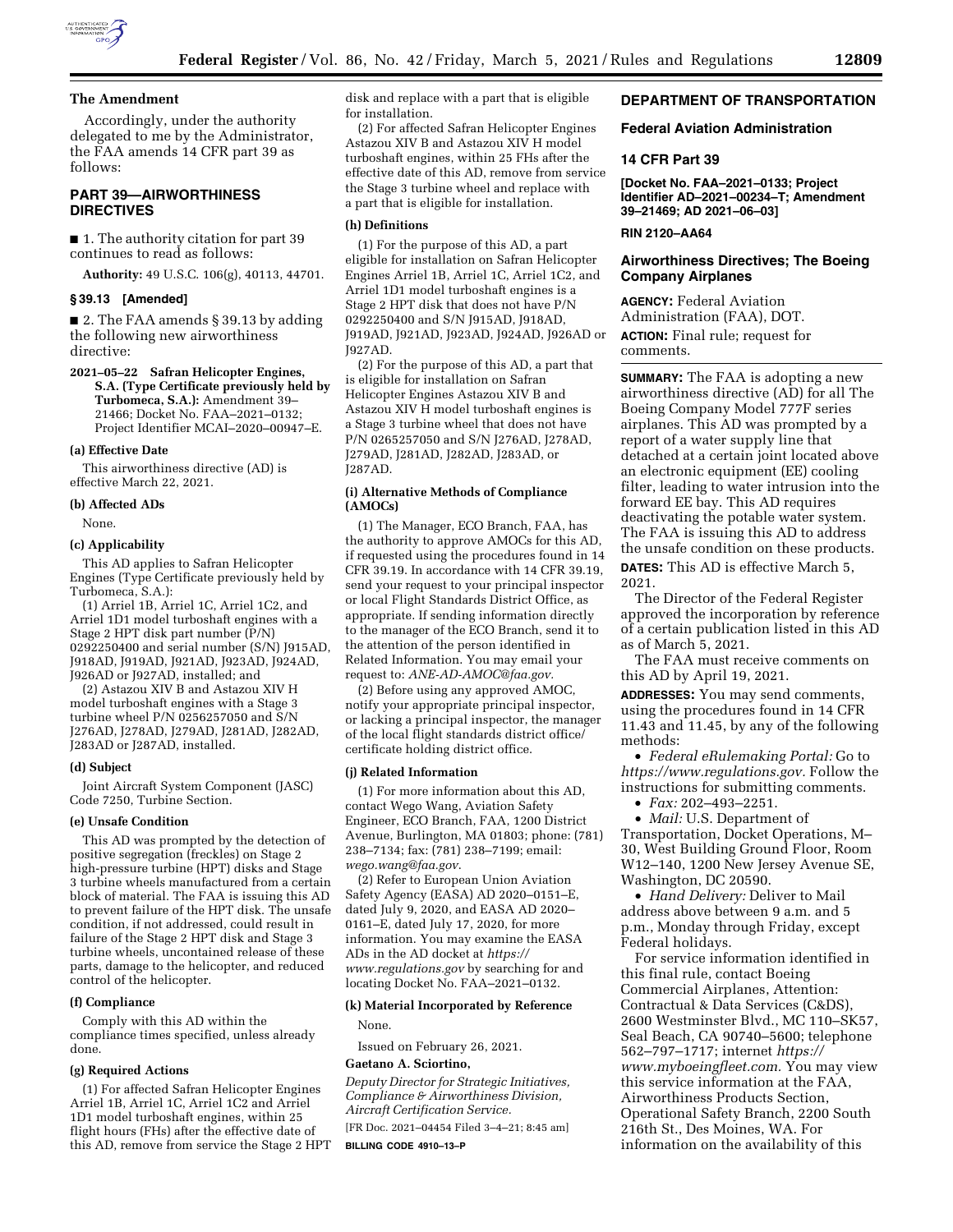material at the FAA, call 206–231–3195. It is also available at *[https://](https://www.regulations.gov) [www.regulations.gov](https://www.regulations.gov)* by searching for and locating Docket No. FAA–2021– 0133.

# **Examining the AD Docket**

You may examine the AD docket at *<https://www.regulations.gov>* by searching for and locating Docket No. FAA–2021–0133; or in person at Docket Operations between 9 a.m. and 5 p.m., Monday through Friday, except Federal holidays. The AD docket contains this final rule, any comments received, and other information. The street address for the Docket Operations is listed above.

### **FOR FURTHER INFORMATION CONTACT:**

Courtney Kronenberger, Aerospace Engineer, Cabin Safety and Environmental Systems Section, FAA, Seattle ACO Branch, 2200 South 216th St., Des Moines, WA 98198; phone and fax: 206–231–3986; email:

*[Courtney.A.Kronenberger@faa.gov.](mailto:Courtney.A.Kronenberger@faa.gov)* 

# **SUPPLEMENTARY INFORMATION:**

### **Background**

The FAA has received a report of a water supply line that detached above an EE cooling filter, leading to water intrusion into the forward EE bay, on a Model 777F series airplane with 34,000 total flight hours and 6,000 total flight cycles.

During potable water servicing on ground, the operator received multiple messages appearing on the engine indication and crew alert system (EICAS) indicating multiple affected EE line replaceable units (LRUs). Further investigation revealed that the location of a joint on a swaged end fitting ferrule of a corrosion resistant stainless steel (CRES) water supply line had become partially or fully detached from the tube, causing water to spill onto an EE cooling filter (directly below the fitting) in the left-hand sidewall at station (STA) 571. The amount and duration of the water spillage are unknown. The cooling filter became saturated with the water, which was then blown via the EE cooling system into multiple EE LRUs located in the EE bay.

Water that has been ingested or has entered into the EE cooling system via the cooling filter can be circulated to multiple EE racks and can accumulate on the LRUs, particularly where forced air cooling occurs. Water ingress to these LRUs can affect multiple EE bay racks and LRUs, resulting in loss of functionality or inaccurate output of critical electrical systems and possible loss of control of the airplane. The FAA is issuing this AD to address the unsafe condition on these products.

Model 777F series airplanes line numbers (L/Ns) 960 and subsequent have a joint at this location from the factory-installed CRES tube assembly. Boeing released Service Bulletin 777– 38–0042 as an economic service bulletin providing operators with airplanes prior to L/N 960 instructions to retrofit to this configuration at their discretion. Therefore, this AD will require deactivation of the potable water system for all 777F with this joint installed either in production or through performance of Boeing SB 777–38–0042.

# **FAA's Determination**

The FAA is issuing this AD because the agency has determined the unsafe condition described previously is likely to exist or develop in other products of the same type design.

# **Related Service Information Under 1 CFR Part 51**

The FAA reviewed Boeing MOM– MOM–21–0089–01B, dated February 26, 2021. This service information specifies procedures for deactivating the potable water system. This service information is reasonably available because the interested parties have access to it through their normal course of business or by the means identified in the **ADDRESSES** section.

### **AD Requirements**

This AD requires accomplishing the actions specified in the service information already described, except as discussed under ''Differences Between this AD and the Service Information.'' This AD also prohibits the future accomplishment of the actions specified in Boeing Service Bulletin 777–38– 0042.

# **Difference Between This AD and the Service Information**

Boeing MOM–MOM–21–0089–01B, dated February 26, 2021, specifies one Safety Action and six Recommended Actions. Although the FAA recommends accomplishment of all of these actions, this AD requires only deactivation of the potable water system, as specified in the Safety Action of the service information.

### **Interim Action**

The FAA considers this AD to be an interim action. The manufacturer is currently developing a modification that will address the unsafe condition identified in this AD. Once this modification is developed, approved, and available, the FAA might consider additional rulemaking.

# **Justification for Immediate Adoption and Determination of the Effective Date**

Section 553(b)(3)(B) of the Administrative Procedure Act (APA) (5 U.S.C. 551 *et seq.*) authorizes agencies to dispense with notice and comment procedures for rules when the agency, for "good cause," finds that those procedures are ''impracticable, unnecessary, or contrary to the public interest.'' Under this section, an agency, upon finding good cause, may issue a final rule without providing notice and seeking comment prior to issuance. Further, section 553(d) of the APA authorizes agencies to make rules effective in less than thirty days, upon a finding of good cause.

An unsafe condition exists that requires the immediate adoption of this AD without providing an opportunity for public comments prior to adoption. The FAA has found that the risk to the flying public justifies forgoing notice and comment prior to adoption of this rule because water that has entered the EE cooling system via the cooling filter can affect multiple EE bay racks and LRUs, resulting in loss of functionality or inaccurate output of critical electrical systems and possible loss of control of the airplane. Accordingly, notice and opportunity for prior public comment are impracticable and contrary to the public interest pursuant to 5 U.S.C. 553(b)(3)(B).

In addition, the FAA finds that good cause exists pursuant to 5 U.S.C. 553(d) for making this amendment effective in less than 30 days, for the same reasons the FAA found good cause to forgo notice and comment.

### **Comments Invited**

The FAA invites you to send any written data, views, or arguments about this final rule. Send your comments to an address listed under **ADDRESSES**. Include Docket No. FAA–2021–0133 and Project Identifier AD–2021– 00234–T at the beginning of your comments. The most helpful comments reference a specific portion of the final rule, explain the reason for any recommended change, and include supporting data. The FAA will consider all comments received by the closing date and may amend this final rule because of those comments.

Except for Confidential Business Information (CBI) as described in the following paragraph, and other information as described in 14 CFR 11.35, the FAA will post all comments received, without change, to *[https://](https://www.regulations.gov) [www.regulations.gov,](https://www.regulations.gov)* including any personal information you provide. The agency will also post a report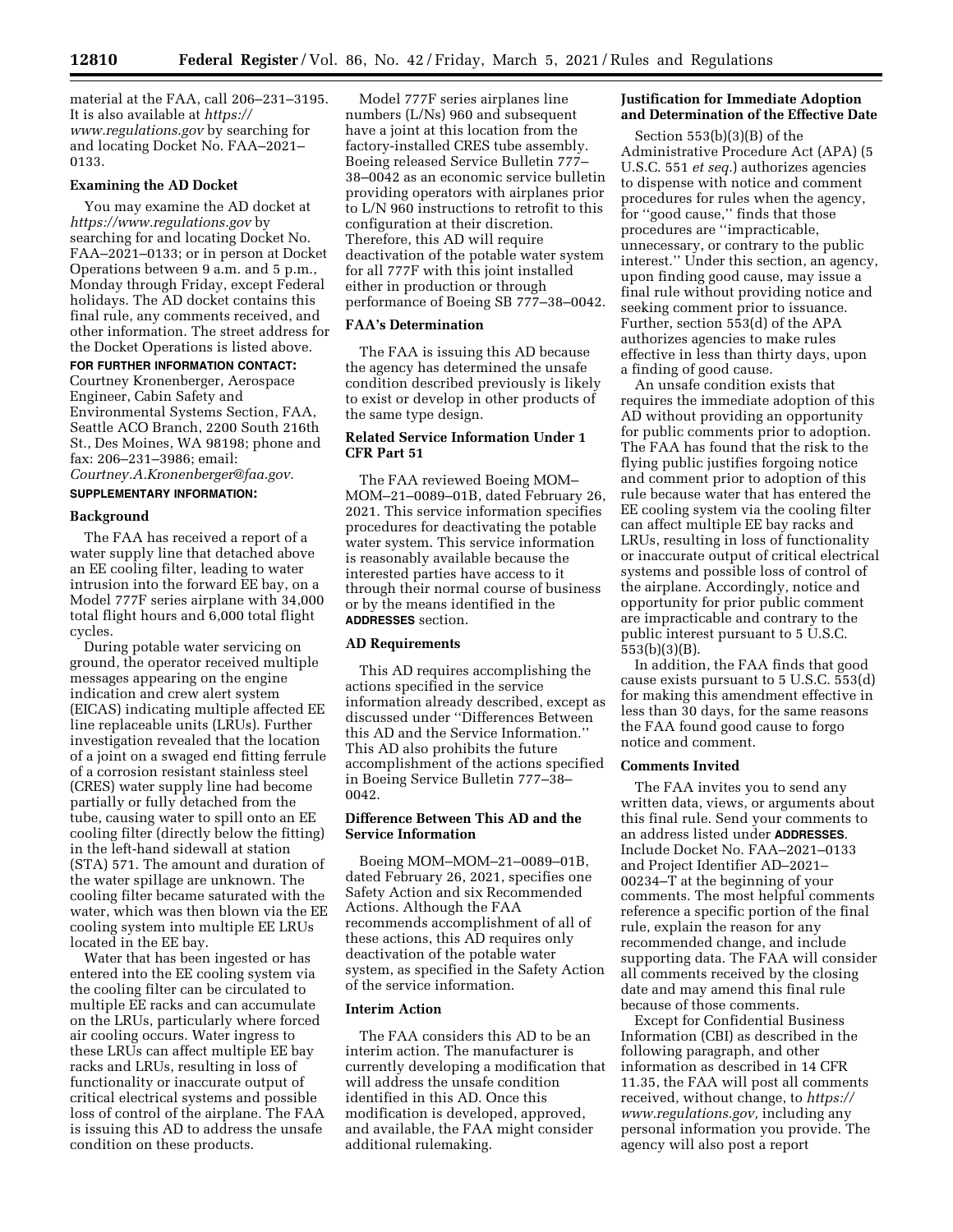summarizing each substantive verbal contact received about this final rule.

# **Confidential Business Information**

CBI is commercial or financial information that is both customarily and actually treated as private by its owner. Under the Freedom of Information Act (FOIA) (5 U.S.C. 552), CBI is exempt from public disclosure. If your comments responsive to this AD contain commercial or financial information that is customarily treated as private, that you actually treat as private, and that is relevant or responsive to this AD, it is important that you clearly designate the submitted comments as CBI. Please mark each page of your submission

containing CBI as ''PROPIN.'' The FAA will treat such marked submissions as confidential under the FOIA, and they will not be placed in the public docket of this AD. Submissions containing CBI should be sent to Courtney Kronenberger, Aerospace Engineer, Cabin Safety and Environmental Systems Section, FAA, Seattle ACO Branch, 2200 South 216th St., Des Moines, WA 98198; phone and fax: 206– 231–3986; email: *[Courtney.A.Kronenberger@faa.gov.](mailto:Courtney.A.Kronenberger@faa.gov)* Any commentary that the FAA receives that is not specifically designated as CBI will be placed in the public docket for this rulemaking.

# **Regulatory Flexibility Act**

The requirements of the Regulatory Flexibility Act (RFA) do not apply when an agency finds good cause pursuant to 5 U.S.C. 553 to adopt a rule without prior notice and comment. Because the FAA has determined that it has good cause to adopt this rule without notice and comment, RFA analysis is not required.

# **Costs of Compliance**

The FAA estimates that this AD affects 58 airplanes of U.S. registry. The FAA estimates the following costs to comply with this AD:

# ESTIMATED COSTS

| Action                               | Labor cost                                  | Parts cost | Cost per<br>product | Cost on U.S.<br>operators |
|--------------------------------------|---------------------------------------------|------------|---------------------|---------------------------|
| Deactivation of potable water system | 2 work-hours $\times$ \$85 per hour = \$170 | \$0        | \$170               | \$9,860                   |

### **Authority for This Rulemaking**

Title 49 of the United States Code specifies the FAA's authority to issue rules on aviation safety. Subtitle I, section 106, describes the authority of the FAA Administrator. Subtitle VII: Aviation Programs describes in more detail the scope of the Agency's authority.

The FAA is issuing this rulemaking under the authority described in Subtitle VII, Part A, Subpart III, Section 44701: General requirements. Under that section, Congress charges the FAA with promoting safe flight of civil aircraft in air commerce by prescribing regulations for practices, methods, and procedures the Administrator finds necessary for safety in air commerce. This regulation is within the scope of that authority because it addresses an unsafe condition that is likely to exist or develop on products identified in this rulemaking action.

#### **Regulatory Findings**

This AD will not have federalism implications under Executive Order 13132. This AD will not have a substantial direct effect on the States, on the relationship between the national government and the States, or on the distribution of power and responsibilities among the various levels of government.

For the reasons discussed above, I certify that this AD:

(1) Is not a ''significant regulatory action'' under Executive Order 12866, and

(2) Will not affect intrastate aviation in Alaska.

### **List of Subjects in 14 CFR Part 39**

Air transportation, Aircraft, Aviation safety, Incorporation by reference, Safety.

### **Adoption of the Amendment**

Accordingly, under the authority delegated to me by the Administrator, the FAA amends 14 CFR part 39 as follows:

# **PART 39—AIRWORTHINESS DIRECTIVES**

■ 1. The authority citation for part 39 continues to read as follows:

**Authority:** 49 U.S.C. 106(g), 40113, 44701.

# **§ 39.13 [Amended]**

■ 2. The FAA amends § 39.13 by adding the following new airworthiness directive:

**2021–06–03 The Boeing Company:**  Amendment 39–21469; Docket No. FAA–2021–0133; Project Identifier AD– 2021–00234–T.

### **(a) Effective Date**

This airworthiness directive (AD) is effective March 5, 2021.

# **(b) Affected ADs**

None.

### **(c) Applicability**

This AD applies to all The Boeing Company Model 777F series airplanes, certificated in any category.

### **(d) Subject**

Air Transport Association (ATA) of America Code 38, Water/waste.

### **(e) Unsafe Condition**

This AD was prompted by a report of a water supply line that detached above an electronic equipment (EE) cooling filter, leading to water intrusion into the forward EE bay. The FAA is issuing this AD to address water entering the EE cooling system via the cooling filter, which can affect multiple EE bay racks and line replaceable units (LRUs), resulting in loss of functionality or inaccurate output of critical electrical systems and possible loss of control of the airplane.

# **(f) Compliance**

Comply with this AD within the compliance times specified, unless already done.

#### **(g) Deactivation of Potable Water System**

For the airplanes identified in paragraphs  $(g)(1)$  and  $(2)$  of this AD: Within 5 days after the effective date of this AD, deactivate the potable water system, in accordance with Boeing Multi Operator Message MOM– MOM–21–0089–01B, dated February 26, 2021 (MOM–MOM–21–0089–01B).

(1) Line numbers (L/Ns) 959 and earlier on which the actions specified in Boeing Service Bulletin 777–38–0042 have been accomplished.

(2) L/Ns 960 and subsequent.

Note 1 to paragraph (g): Guidance on deactivating the potable water system can be found in Boeing 777 Aircraft Maintenance Manual (AMM) Task 38–10–00–040–801.

#### **(h) Installation Prohibition**

For airplanes not identified in paragraph (g) of this AD: As of the effective date of this AD, accomplishment of the actions specified in Boeing Service Bulletin 777–38–0042 is prohibited.